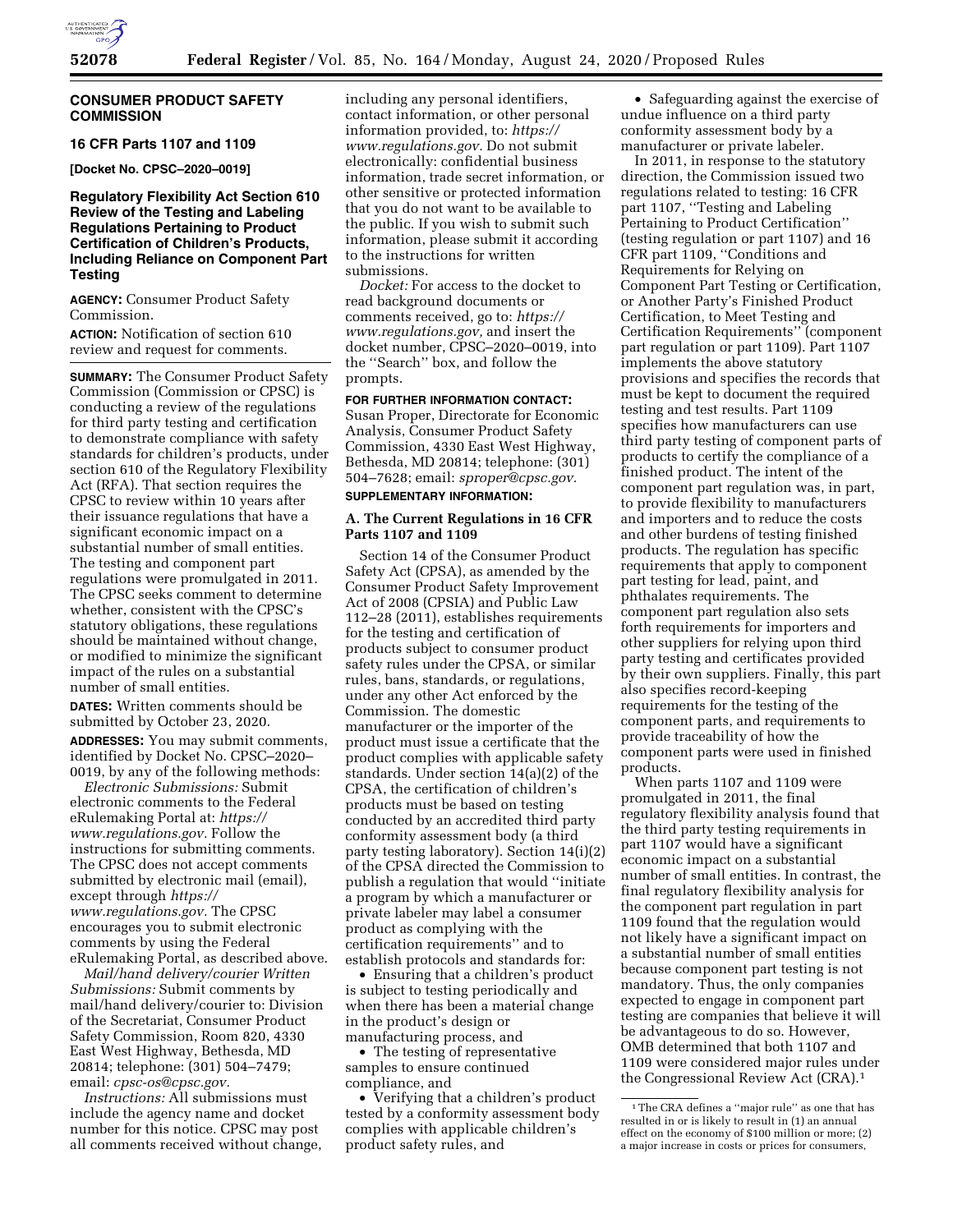Accordingly, CPSC is conducting a 610 rule review for both regulations.

# **B. Efforts To Reduce Burden Generally and on Small Businesses**

The Commission has undertaken several burden-reduction efforts since promulgation of the testing and component part regulations. In August 2011, after the proposed testing and component part regulations had been published in the **Federal Register***,* but before issuance of the final regulations, Congress passed Public Law 112–28 (August 12, 2011), ''An Act to Provide the Consumer Product Safety Commission with Greater Authority and Discretion in Enforcing the Consumer Product Safety Laws, and for Other Purposes,'' which amended various sections of the CPSIA. Among other things, Public Law 112–28 directed the CPSC to seek comment on ''opportunities to reduce the cost of third party testing requirements consistent with assuring compliance with any applicable consumer product safety rule, ban, standard, or regulation.'' Public Law 112–28 also authorized the Commission to issue new or revised third party testing regulations if the Commission determines ''that such regulations will reduce third party testing costs consistent with assuring compliance with the applicable consumer product safety rules, bans, standards, and regulations.'' *Id.*  2063(d)(3)(B).

In response to the statutory charge to pursue burden reduction in Public Law 112–28, the Commission has issued several regulations that make determinations that certain specified materials do not contain prohibited elements or chemicals in excess of the regulated limits, and therefore, component parts made from these materials do not require third party testing for certification. These include the following regulations for materials determinations:

• That most fabrics used in apparel will not contain lead in excess of the regulated limits (16 CFR 1500.91 ''Hazardous Substances and Articles: Administration and Enforcement Regulations'');

• That unfinished and untreated wood will not contain the heavy elements regulated by the mandatory toy standard ASTM F963 (16 CFR part 1251 ''Toys: Determinations Regarding Heavy Elements Limits for Certain Materials'');

• That some manufactured wood will not contain lead, the chemicals regulated by the mandatory toy standard ASTM F963 and the prohibited phthalates (16 CFR part 1252 ''Children's Products, Children's Toys, and Child Care Articles: Determinations Regarding Lead, ASTM F963 Elements, and Phthalates for Engineered Wood Products'');

• That some unfinished manufactured fibers will not contain the chemicals regulated by the toy standard and the prohibited phthalates (16 CFR part 1253 ''Children's Toys and Child Care Articles: Determinations Regarding ASTM F963 Elements and Phthalates for Unfinished Manufactured Fibers''); and

• That certain plastics will not contain the prohibited phthalates (16 CFR part 1308 ''Prohibition of Children's Toys and Child Care Articles Containing Specified Phthalates: Determinations Regarding Certain Plastics'').

Although CPSC did not issue the above regulations only to address the impact of the testing regulations on small businesses, small businesses have benefitted from the determinations, often even more than their larger counterparts.

In addition to the materials determinations regulations discussed above, the Commission has taken other steps to reduce the testing burdens imposed by 16 CFR part 1107 since promulgation of the regulation. In June 2017, the Commission issued a Request for Information (RFI), ''Request for Information on Potentially Reducing Regulatory Burdens without Harming Consumers.'' The RFI solicited stakeholder input regarding how to reduce burdens broadly, to include burdens from third party testing. CPSC has implemented several of the recommendations in the RFI regarding reducing third party testing burdens. CPSC has provided sample conformity certificates for use by manufactures and importers; developed a ''regulatory robot'' on the CPSC website to help small businesses determine the regulatory requirements that apply to their products; and provided additional outreach documents and plain language instructions for small manufacturers on how to comply with CPSC regulations. The Commission continues to explore opportunities to reduce unnecessary burdens related to third party testing requirements while assuring compliance with applicable children's product safety rules.

## **C. Review Under Section 610 of the Regulatory Flexibility Act**

Section 610(a) of the RFA requires agencies to review regulations within ten years after promulgation if they are expected to have a significant impact on a substantial number of small entities. Because the testing and component part regulations were issued in 2011, the Commission now requests comments to obtain additional information to inform its section 610 review of the testing regulations. 5 U.S.C. 610(a). The purpose of the review is to determine whether such rules should be continued without change, or should be amended, consistent with the stated objectives of applicable statutes, to minimize any significant impact of the rules on a substantial number of small entities. The RFA lists several factors that the agency shall consider when reviewing rules under section 610. These factors are:

• The continued need for the rule;

• The nature of complaints or comments received concerning the rule from the public;

• The complexity of the rule;

• The extent to which the rule overlaps, duplicates or conflicts with other Federal rules, and, to the extent feasible, with state and local governmental rules; and

• The length of time since the rule has been evaluated or the degree to which technology, economic conditions, or other factors have changed in the area affected by the rule.

5 U.S.C. 610(b).

The statute continues to require third party testing and certification of children's products under section 14 of the CPSA, thus establishing the need for the testing and component part regulations. However, the Commission seeks comment to evaluate the other factors and to determine whether the ongoing impact of the testing and component part regulations are significant for a substantial number of small entities. An important step in the review process involves gathering and analyzing information from affected persons about their experience with the rules and any material changes in circumstances since issuance of the rules. The Commission requests written comments on the adequacy or inadequacy of the testing and component part regulations, their small business impacts, and other relevant issues. The purpose of these questions is to assist commenters in their responses and not to limit the format or substance of their comments. Comments are requested on all issues raised by Section 610 of the RFA.

individual industries, federal, state, or local government agencies, or geographic regions; or (3) significant adverse effects on competition, employment, investment, productivity, or innovation, or on the ability of United States-based enterprises to compete with foreign-based enterprises in domestic and export markets. 5 U.S.C. 804(2).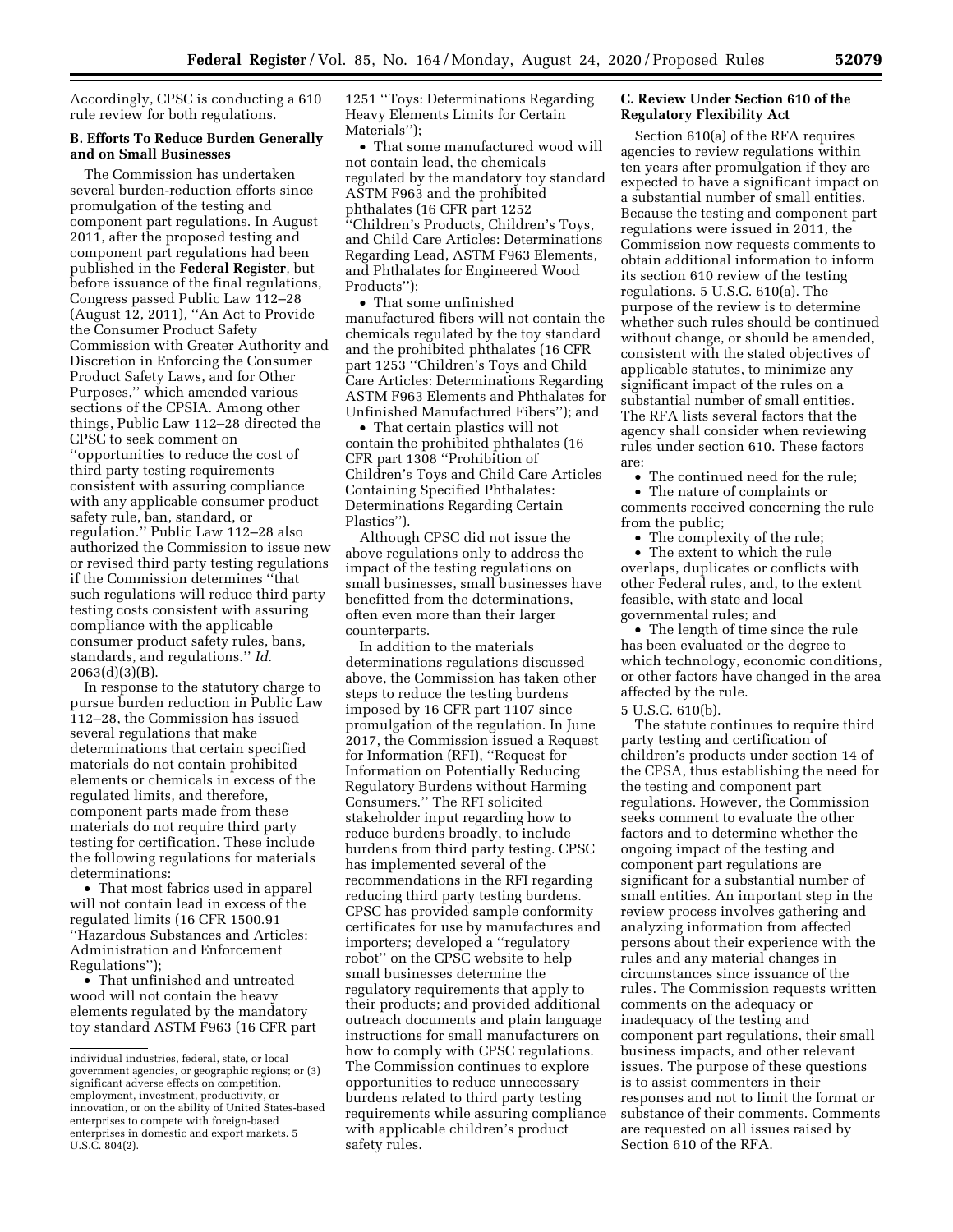#### *Safety and Effectiveness*

• Are there any sections of the testing and component part regulations that could be revised to be made less burdensome while still being consistent with assuring compliance? How would these suggested changes affect the burden on manufacturers and importers of children's products, specifically small businesses? Explain your response and provide supporting data, if possible.

## *Costs and Impacts—Manufacturers and Importers of Children's Products*

• Are there any requirements of the testing and component part regulations that are especially or unnecessarily costly and/or burdensome, particularly to small suppliers of children's products? Please explain your response, and provide supporting data.

• Which requirements in the testing and component part regulations have the greatest impact on testing costs? Which requirements have the lowest impact on testing costs? We are especially interested in any differential impact of the testing requirements on small businesses. Explain your response, and provide supporting data if possible.

• The testing regulation provides general guidelines on what constitutes a sufficient number of samples to provide ''a high degree of assurance that the tests conducted for certification purposes accurately demonstrate the ability of the children's product to meet all applicable children's product safety rules.'' Is the current flexibility provided in the testing regulation for determining sample size helpful or burdensome to small businesses? Would more specific requirements on what constitutes an appropriate sample size reduce the burden on small businesses?

• The testing regulation provides several options to meet the periodic testing requirements, including options to test whenever there is a material change, every year, every two years, or every three years. Given model lifecycles for children's products that would lead to material changes, are these options sufficiently flexible for small businesses? Are there different options for ''periodic testing'' that could reduce the burden on small businesses and be consistent with assuring compliance with the applicable safety rules?

• Do testing and component part regulations cause delays in bringing new products to market? Do these impacts particularly affect small businesses? Are there actions CPSC could take to reduce any delay caused by the testing and component part

regulations that would still be consistent with assuring compliance with all applicable safety rules?

• Are there particular types of children's products or small businesses that are substantially impacted by the testing and component part regulations? How could the regulations be revised to address these specific products or types of small businesses? Please provide data and specific examples to support your answer.

#### *Recordkeeping Requirements*

• Are the recordkeeping requirements in the testing and component part regulations inadequate, or overly burdensome for small businesses?

• Could the record keeping requirements in the testing and component part regulations be changed in a way that would reduce the recordkeeping costs for small businesses and still be consistent with assuring compliance with all applicable safety rules? Please explain your response.

#### *Component Part Testing*

• Have manufacturers, importers, and private labelers, particularly small businesses, been using the flexibilities provided in the component part testing rule (16 CFR part 1109) to reduce their third party testing costs (*e.g.,* relying upon third party testing provided by a supplier to certify products or relying on third party testing of a component part used in more than one model for certification purposes)? If so, in what way? Can you provide estimates of the cost savings provided by the component part regulation?

• Are there particular requirements in the component part regulation that are especially burdensome to small businesses and that limit the ability of small businesses to take advantage of the opportunities for burden reduction that could be offered by the rule? If so, how could we revise the requirements to reduce the burden on small businesses while still assuring compliance with all applicable safety rules?

• Have small businesses had difficulty identifying providers of certified component parts, such as paint, varnishes, fasteners, small parts, and fabrics? If so, are there ways CPSC could make it easier for small businesses to identify available providers of certified component parts?

• The component part regulation has specific requirements for component part testing for lead, phthalates, and paint. Are these requirements clear? If not, how could we make them clearer to small businesses while still assuring

compliance with all applicable safety rules?

#### *Labeling Requirements in 16 CFR 1107*

The testing regulation includes a subpart on labeling. The regulations specify that manufacturers and private labelers of consumer products may provide a label that the product ''meets CPSC safety requirements.'' Such a label is permitted but not required.

• Are the labeling requirements clear? Could the testing regulation be revised to reduce the burden on small businesses or to increase the ability of small businesses to take advantage of the opportunity to label their products as being compliant with the CPSC safety requirements?

#### *Changes in Market Conditions Since 2011*

• How have market conditions for children's products changed since 2011 for small businesses? Should the testing and component part regulations change to address these market changes? If so, how?

• Could the testing and component part regulations be changed to address advances in testing technology that have occurred since 2011 that would reduce the burden on small businesses?

• Are there new categories of children's products that have entered the market since 2011 for which the testing and component part regulations are particularly burdensome on small businesses?

#### *Outreach and Advocacy*

• Are the requirements in CPSC's testing and component part regulations well understood by businesses that manufacture or import children's products, particularly small businesses and businesses that build or import children's products infrequently or in small lots? How could the requirements of the testing and component part regulations be more effectively communicated to such businesses?

• CPSC has provided a small business ''regulatory robot'' and sample Children's Product Certificates and General Certificates of Conformity, among other tools. We conduct periodic free webinars for small businesses. Our website has a list of all the accredited testing labs, which has been updated to make it more easily searchable. Are there other documents, instructional videos, or information of the above nature we could provide that would help small firms comply with the testing and component part regulations?